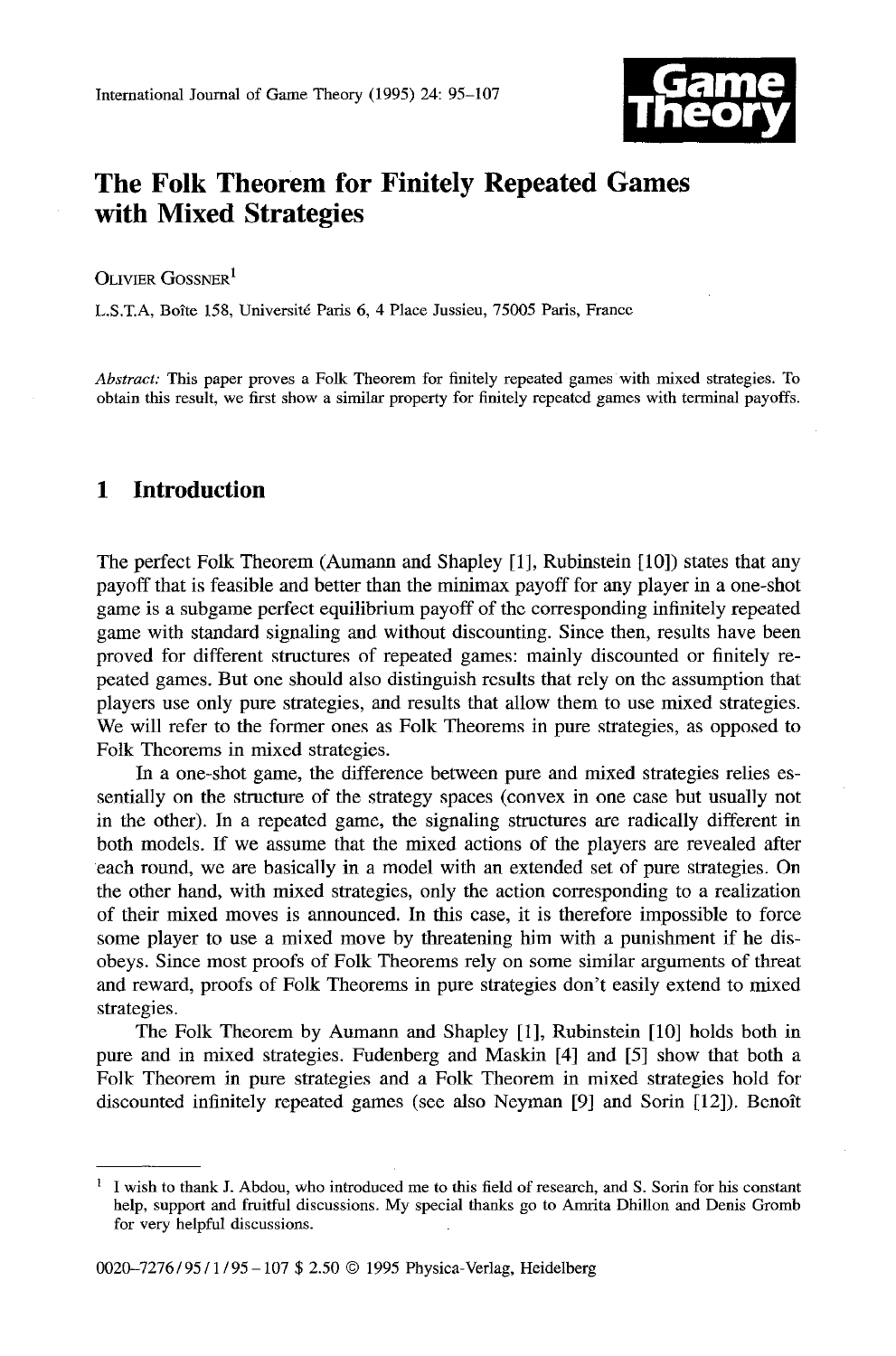and Krishna [2] obtain a Folk Theorem in pure strategies for finitely repeated games under some assumptions on the one-shot game, and exhibit some finitely repeated games for which it fails. Overlapping generations games - OLGs hereafter -, inspired by Samuelson's economic model, form another important class of games. Kandori [7], and Smith [11] in a more general case, proved a Folk Theorem in pure strategies for OLGs. For the study of OLGs, Kandori introduced finitely repeated games with terminal payoffs which are interesting from a technical point of view. These are finitely repeated games in which players receive an additional payoff which depends on the history of the game.

The scope of this paper is to extend the Folk Theorem for finitely repeated games from pure strategies to mixed strategies. To do this, we first prove a Folk Theorem in mixed strategies for finitely repeated games with terminal payoffs. In section 2, we recall the models of finitely repeated games and finitely repeated games with terminal payoffs. We also review the results of Benott and Krishna [2] and Kandori [7] for these games. The Folk Theorem in mixed strategies for finitely repeated games with terminal payoffs is presented in section 3. In section 4, we show how the terminal payoffs can be constructed as equilibrium payoffs of a snbgame of the repeated game. Using this, we finally prove that a Folk Theorem in mixed strategies holds for finitely repeated games.

## **2 The Models**

#### 2.1 The One-Shot-Game

Let  $G$  be an  $I$ -player normal form game, the set of players being represented by  $I = \{1, ..., I\}$ , with payoff function  $g : \prod_i A^i \to \mathbb{R}^I$ . A<sup>i</sup> is player i's set of pure strategies and is finite, and  $g^{i}(a)$  (the *i*-th component of  $g(a)$ ) is his payoff when the action profile is a.

Players may use mixed strategies, and the simplex  $\Delta(A^i) = S^i$  represents the set of mixed strategies for player i.  $g: \prod_i S^i \to \mathbb{R}^i$  will also denote the canonical extension of g, thus  $g(s^1, ..., s^l)$  is the expected payoff when each player i uses the mixed strategy  $s^i$ .

We will use the notations  $A = \prod_i A^i$ ,  $A^{-i} = \prod_{i \neq i} A^j$ , and similarly for *S*,  $S^{-i}$ . For every player i, we select a minimax in mixed strategies against player i for players other than *i,*  $m_i^{-i} \in S^{-i}$ , and a best response  $m_i^{i}$  against  $m_i^{-i}$ , so that  $m_i = (m_i^{-i}, m_i^{i}) \in S$ .

Without loss of generality, we normalize the payoffs so that for every *i*,  $g^{i}(m_{i}) = 0$ . Let the convex hull of the set of feasible payoffs be  $F = \text{co} \{g(a), a \in A\}$ .  $V = F \cap \mathbb{R}^I$ . is the (closed) set of payoffs that are individually rational in mixed strategies and feasible.  $C = ||G|| = \max_{i,a} |g^{i}(a)|$  is the norm of G. For  $X \in \mathbb{R}^{I}$  and  $\rho \in \mathbb{R}_{+}$ , we will denote by  $\mathcal{B}(X, \rho)$  the closed ball with center X and radius  $\rho$ .

G being fixed,  $G^*$  represents the *I*-player normal form game in which players' pure strategy sets are  $S<sup>i</sup>$ , with payoff function g. In  $G<sup>*</sup>$ , players use only pure strategies, that are the original mixed strategies of G.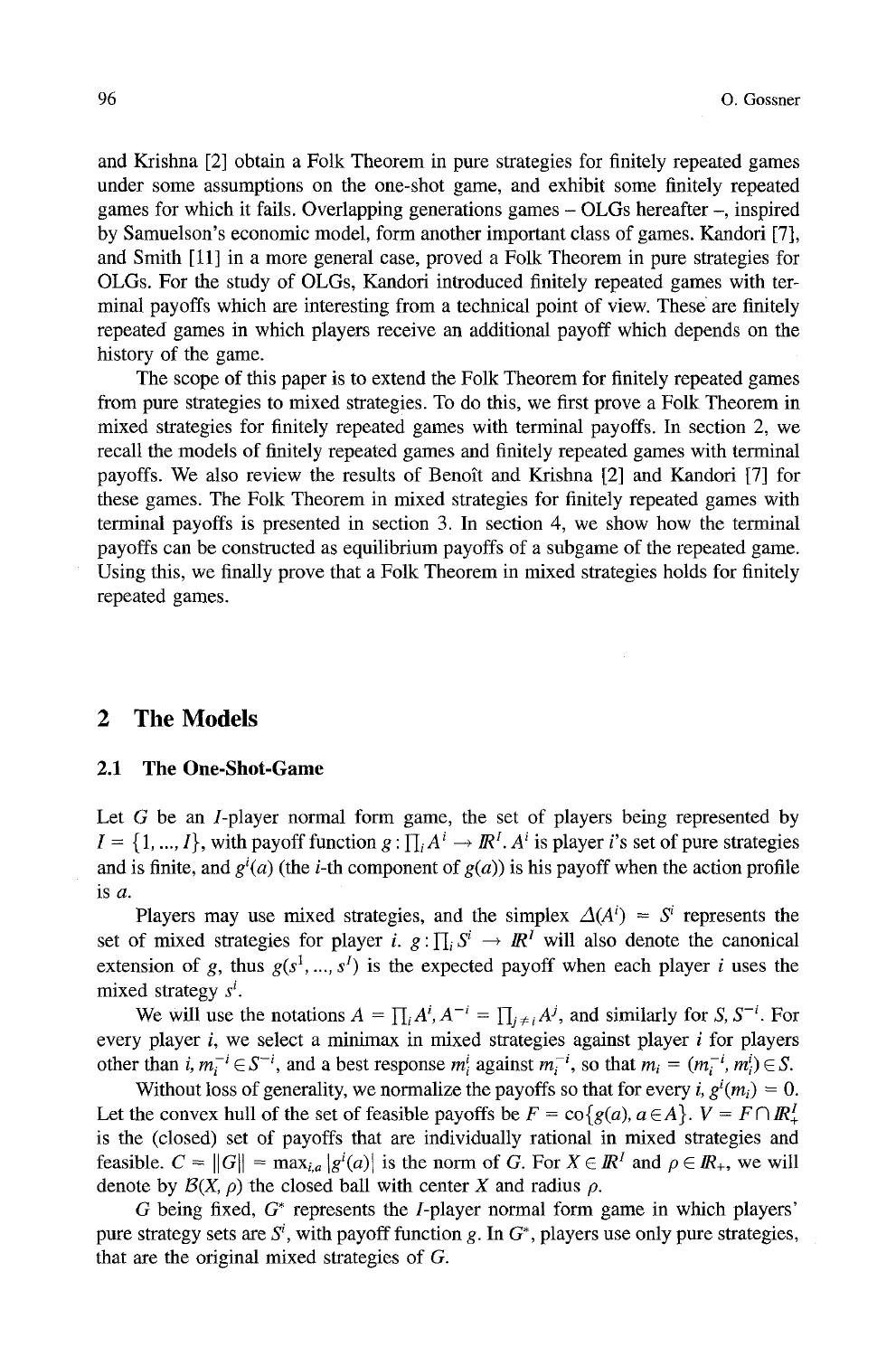#### **2.2 Finitely Repeated Games**

Given a game G as above, the finitely repeated game  $G(T)$  is defined as the game G being repeated  $T$  times, where players are observing at each stage the action profiles of G. A history at stage  $t \in \{1, ..., T\}$  is an element of  $H_t$ , where  $H_t$  is the set of t-tuples of elements of A if  $t > 0$ , and  $H_0 = {\emptyset}$  for convenience. A strategy of player i is a sequence  $\sigma^i = (\sigma_t^i)_{1 \leq t \leq T}$  of mappings  $\sigma_t^i : H_{t-1} \to S^i$ . If the history at stage T is  $(a_1, ..., a_T)$  the (average) payoff vector in  $G(T)$  is:

$$
g_T(a_1, ..., a_T) = \frac{1}{T} \sum_{t=1}^T g(a_t)
$$

An *I*-tuple of strategies  $\sigma = (\sigma^1, ..., \sigma^I)$  induces a probability distribution on the set of histories at stage T, and hence on the payoff vectors. Recall that  $\sigma$  is a Nash equilibrium of  $G(T)$  if for every player *i*, the strategy  $\sigma^{i}$  maximizes his expected payoff in  $G(T)$  given other players' strategies. Also  $\sigma$  is a subgame perfect equilibrium of  $G(T)$  when for all  $h \in H_t$ ,  $\sigma_h$  is a Nash equilibrium of  $G(T - t)$ , where  $\sigma_h(h')$  is  $\sigma$ applied to the history h followed by  $h'$ . Let  $E(T)$  denote the set of (average expected) subgame perfect equilibrium payoffs of  $G(T)$ .

 $G^*(T)$  represents the game  $G^*$  repeated T times. In this game a history at time  $t > 0$  is a sequence of t elements of S. The set of subgame perfect equilibrium payoffs of  $G^*(T)$  will be denoted by  $E^*(T)$ .

Note that since every player must get at least his minimax payoff in any equilibrium,  $E(T)$  and  $E^*(T)$  are subsets of  $\mathbb{R}^I_+$ . It is obvious that  $E(T)$  and  $E^*(T)$  are also subsets of F, therefore  $E(T) \subset V$  and  $E^*(T) \subset V$ . Two Folk Theorems, one proved by Benoît and Krishna [2], and the other which is the scope of this paper, give general conditions under which the converse inclusions are also true when  $T$  goes to infinity.

The following result deals with the case of pure strategies:

*Theorem 1:* (Benoît and Krishna, 1985) *Consider*  $G^*(T)$  *and assume that:* 

*(i) For every player i, there exist two Nash equilibria*  $e^i$  *and*  $f^i$  *of G such that*  $g^i(e^i)$  *> gi(fi)*   $(ii)$  dim  $F = I$ *then* 

 $\forall \varepsilon > 0, \exists \overline{T} \in \mathbb{N}, \forall T \geq \overline{T}, \forall v \in V, \mathcal{B}(v, \varepsilon) \cap E^*(T) \neq \emptyset$ 

Another way to state this theorem is to say that, under assumptions (i) and (ii), the limit for the Hausdorff topology of the set of equilibrium payoffs of  $G^*(T)$  as T tends to infinity is the whole space V.

The scope of this paper is to prove that Theorem 1 can be extended to the case where the players use mixed strategies. Now precisely we will prove: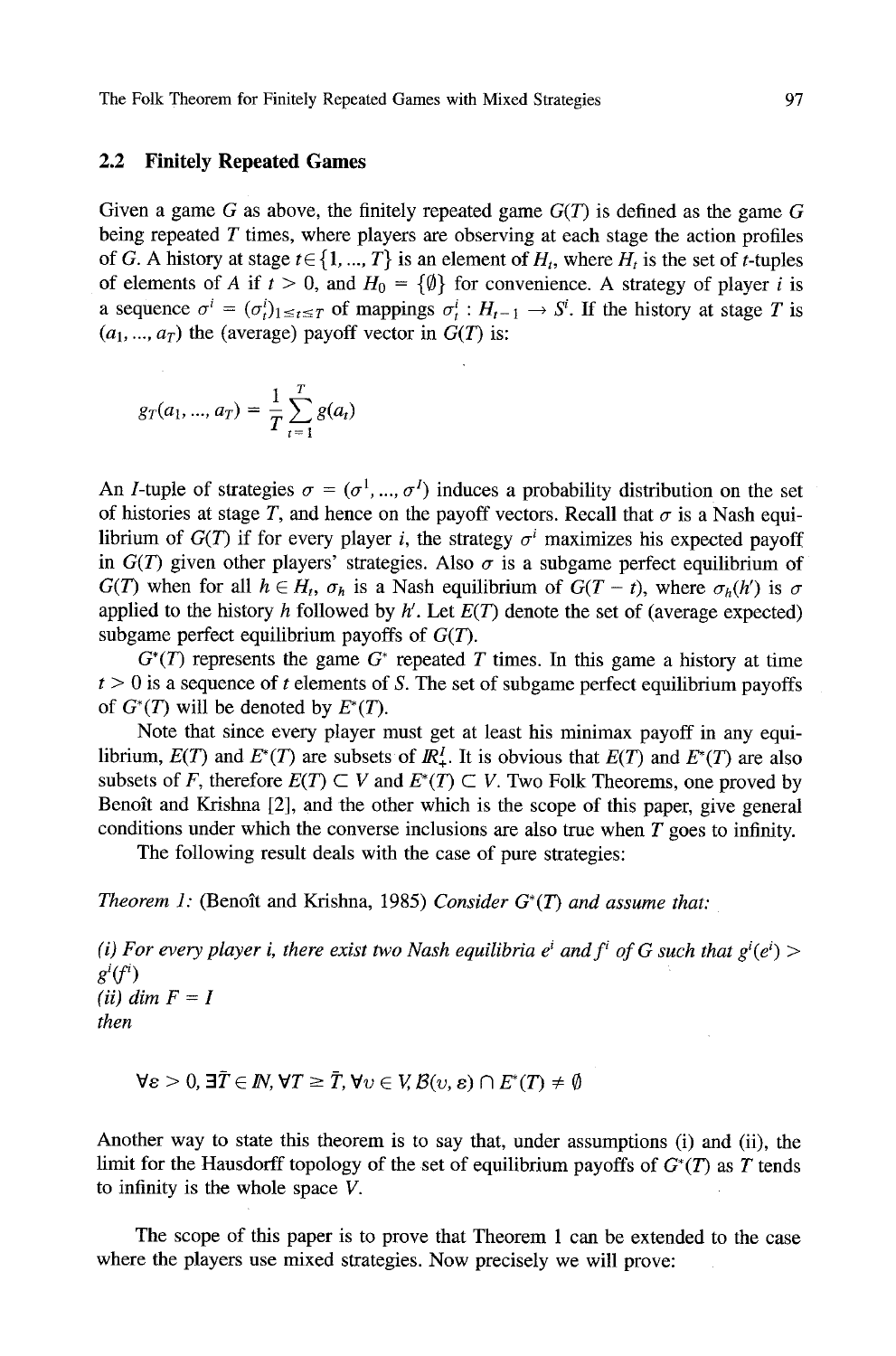*Theorem A: (Main Theorem) Assume (i) and (ii), then:* 

$$
\forall \varepsilon > 0, \exists \overline{T} \in \mathbb{N}, \forall T > \overline{T}, \forall \upsilon \in V, \mathcal{B}(\upsilon, \varepsilon) \cap E(T) \neq \emptyset
$$

#### **2.3 Finitely Repeated Games with Terminal Payoffs**

Let W be a nonempty subset of  $\mathbb{R}^l$  and  $\omega$  a function from  $H_T$  to W. The finitely repeated game with terminal payoffs  $G(T, W, \omega)$  is defined as being the game G repeated  $T$  times in which players receive an additional payoff at the end of the  $T$ stages. This terminal payoff is given by  $\omega$  applied to the history at stage T. W is called the terminal payoffs set and  $\omega$  is the terminal payoffs function. If the history is  $(a_1, ..., a_T)$  at stage T, the (average) payoff vector in  $G(T, W, \omega)$  is:

$$
g_{T,W,\omega}(a_1,...,a_T) = \frac{1}{T} \sum_{t=1}^T g(a_t) + \frac{1}{T} \omega(a_1,...,a_T)
$$

The set  $E(T, W, \omega)$  of subgame perfect equilibrium payoffs of  $G(T, W, \omega)$  is defined in the usual sense. Since our terminal payoffs function  $\omega$  will vary, we are interested in the study of  $E(T, W) = \bigcup_{\omega} E(T, W, \omega)$ , that we call by extension the set of subgame perfect equilibrium payoffs of  $G(T, W)$ . A history  $h_T$  will be called an equilibrium path of  $G(T, W)$  if it is an equilibrium path of  $G(T, W, \omega)$  for some  $\omega$ .

When the one-shot game is  $G^*$ , we also define the finitely repeated game with terminal payoffs  $G^*(T, W, \omega^*)$  ( $\omega^*$  is a function from  $H^*_T$  to W) and the sets of equilibrium payoffs  $E^*(T, \mathcal{W}, \omega^*)$  and  $E^*(T, \mathcal{W}) = \bigcup_{\omega^*} E(T, \mathcal{W}, \omega^*)$ .

We present here a version of Kandori's Folk Theorem [7] for finitely repeated games with terminal payoffs played in pure strategies.

*Theorem 2:* (Kandori, 1992) *If*  $F \cap \mathbb{R}_{++}^l$  *is nonempty, for any*  $\varepsilon > 0$ *, there exists a finite set*  $W \subset \mathbb{R}^l$  *and*  $T_0 \in \mathbb{N}$  *such that:* 

$$
\forall T > T_0, \forall v \in V, \mathcal{B}(v, \varepsilon) \cap E^*(T, \mathcal{W}) \neq \emptyset
$$

In the next section, we extend this result to mixed strategies, and use some particular spaces of terminal payoffs.

## **3 A Folk Theorem for Finitely Repeated Games with Terminal Payoffs**

In this section, we prove a "robust" Folk Theorem for finitely repeated games with terminal payoffs with mixed strategies, where in fact, the points in the terminal payoffs set may vary up to some  $\rho$  without affecting the results.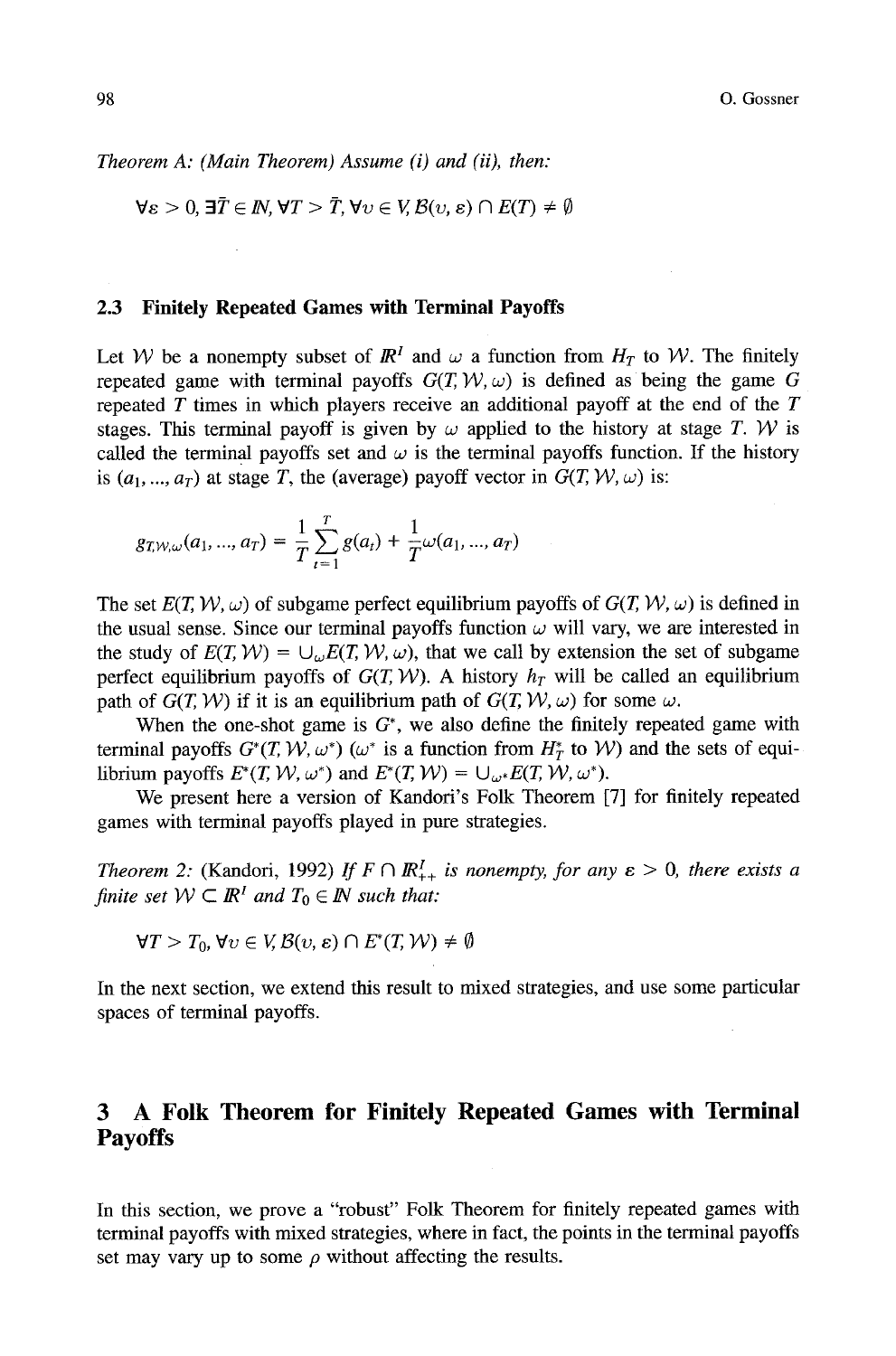#### **3.1 Statement of the Result**

We denote by *REW* (like rewards) the subset  $\{0, 1\}^I \cup \{(-1, -1, ..., -1)\}$  of  $\mathbb{R}^I$ . For  $(W, \rho) \in \mathbb{R}^2_+$ ,  $\Theta^{W,\rho}$  is the correspondence from *REW* to  $\mathbb{R}^l$  with compact values defined by  $\Theta^{W,\rho}(r) = \mathcal{B}(Wr,\rho)$ . A selection  $\theta$  of  $\Theta^{W,\rho}$  picks for every  $r \in REW$  a point  $\theta(r)$  in the ball  $\Theta^{W,\rho}(r)$ .

*Theorem B: If*  $F \cap \mathbb{R}^l_{++}$  *is nonempty,* 

 $\forall \rho \geq 0, \forall \varepsilon > 0, \exists W_0 \in \mathbb{R}, \exists T_0 \in \mathbb{N},$ 

 $\forall T \geq T_0$ ,  $\forall W \geq W_0$ ,  $\forall v \in V$ , and for every selection  $\theta$  of  $\Theta^{W,\rho}$ 

 $\mathcal{B}(v, \varepsilon) \cap E(T, \theta(REW)) \neq \emptyset$ 

Note that in Theorem B, as in Theorem 2, the set of terminal payoffs does not depend on T. The game can be repeated as long as we want without increasing the size of the terminal payoffs set.

As a corollary we get an equivalent to Theorem 2 in mixed strategies:

*Corollary 1: If*  $F \cap \mathbb{R}^l_+$  *is nonempty, for every*  $\varepsilon > 0$ *, there exists a finite subset* W *of*  $\mathbb{R}^l$  and  $T_0$  in  $\mathbb{N}$  such that for every  $T \geq T_0$  and every v in V:

 $B(v, \varepsilon) \cap E(T, \mathcal{W}) \neq \emptyset$ 

We will first prove Theorem B for a fixed  $v \in V$ . Since  $F \cap \mathbb{R}^l_{++}$  is nonempty and convex, v can be approximated by payoffs that are in  $F \cap \mathbb{R}_{++}^l$ . With the notation  $g(A) = \frac{1}{l} \{\sum_{i=1}^{l} g(a_k), (a_1, ..., a_l) \in H_l\}, l \in \mathbb{N}$ , the set  $\bigcup_{l} g(lA)$  is dense in F and  $\mathbb{R}^l_{++}$  is open, thus  $\bigcup_{i} g(lA) \cap I\!\!R_{++}^I$  is dense in  $F \cap I\!\!R_{++}^I$ . Therefore to prove the theorem for v, it is enough to prove that for every sequence of action profiles  $\tilde{a} = (a_1, a_2, ..., a_l) \in H_l$ such that  $\frac{1}{i} \sum_{k=1}^{l} g(a_k) \gg 0$ , the path consisting of repeated cycles of this sequence is an equilibrium path of  $G(T, \theta(REW))$  for any selection  $\theta$  of  $\Theta^{W,\rho}$ , when W and T are big enough.

For a such sequence and a given selection, we will now construct equilibrium strategies having the following properties:

- Players conform with the path above when the history is consistent with it.
- If player i deviates "long enough" before the end of the game, other players will punish him, i.e. they will use for some number P of stages a strategy near  $m_i^{-i}$ ; that is what we will refer to as a punishing period.
- The players who effectively punish (effective punishers) will receive a reward as terminal payoff.
- If any player deviates in the last stages of the game, the terminal payoff will be bad for every player.

The elements of  $\theta({0, 1}^I)$  are payoffs that will reward players who were effective punishers.  $\theta(-1, ..., -1)$  is a collective punishment to prevent from "late" deviations.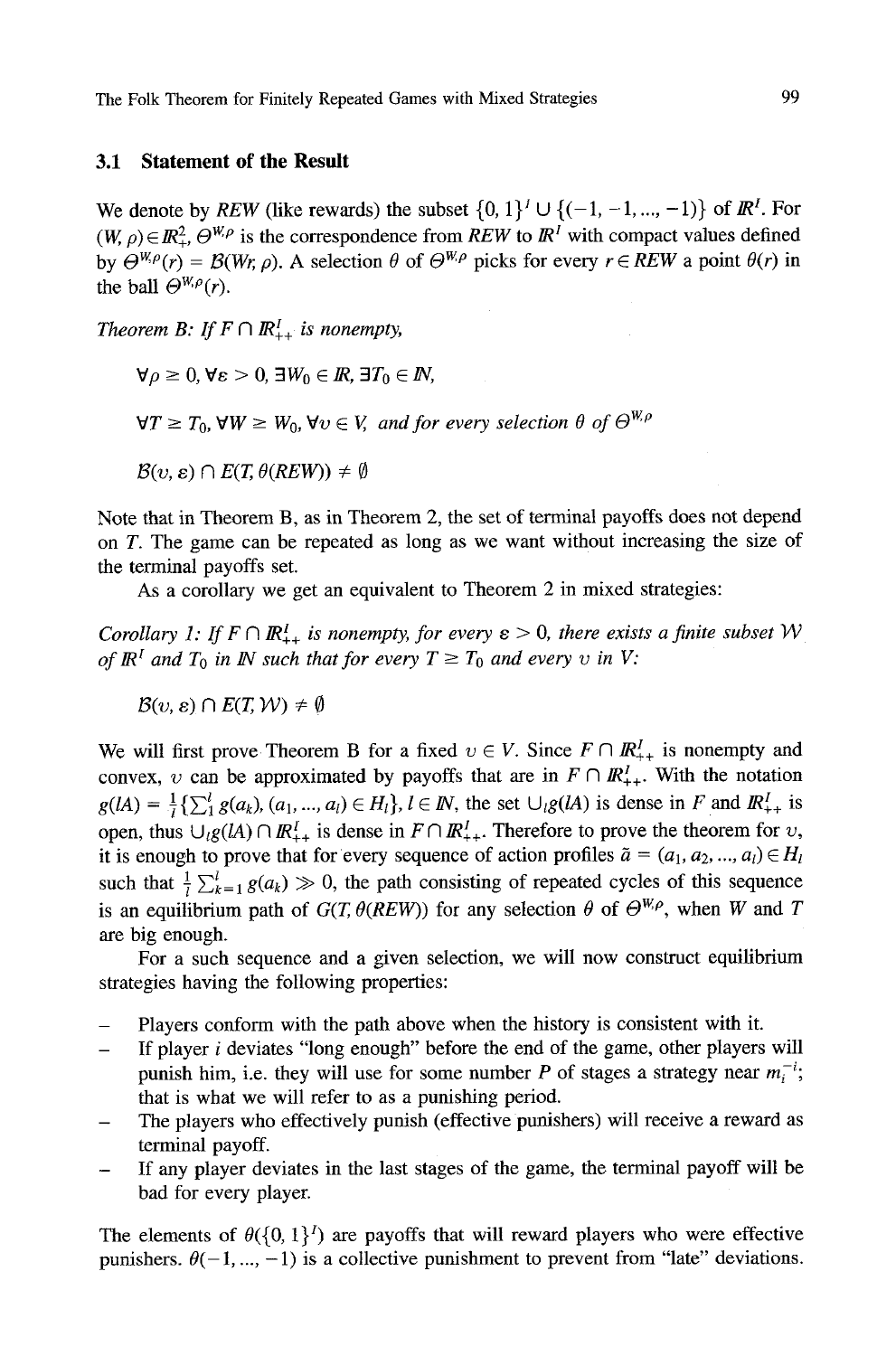The major difficulty one encounters when dealing with mixed strategies is to determine whether a player is an effective punisher or not. This will depend on the observation of action profiles issued during the punishing period, and thus we introduce the "test functions"  $\alpha_n^{i,j}$  as below.

#### **3.2 The Test Functions**

Suppose that after some period of the game, we want to check if players have used some mixed strategies "near" a fixed strategy in  $s \in S$ . The history during the considered period gives us some probability distribution on the action profiles, and one could simply compare this distribution with the distribution induced by  $s$  on  $A$ . Here we want to determine what players *i* have used the mixed strategy  $s^j$ , therefore we introduce a different test for each player by the following way:

For a history of the game during some period be expressed as a *t*-tuple  $h =$  $(h_{t_0+1}, ..., h_{t_0+t}) \in H_t$ , let *n(a)* be the number of occurrences of  $a \in A$ . Also *n(a<sup>-j</sup>)* is the number of times that players others than j issued the action  $a^{-j} \in A^{-j}$ ,  $n(a^{-j}) =$  $\sum_{b^j \in A^j} n(a^{-j}, b^j)$ . A distance between player *j*'s observed strategy during some history h and the repetition of  $s^j$  is defined by:

$$
D^{j}(h, s^{j}) = \frac{1}{t} \sum_{a \in A} |n(a) - n(a^{-j})P(s^{j} = a^{j})|
$$

where  $P(s^j = a^j)$  represents the probability for player *j* to issue the action  $a^j$  while using the strategy  $s^j$ .

After a punishing period, we want to compare each player's strategy and a minimax strategy, so when the history during a punishing period against player i is  $h \in H_P$ , some test functions are given for  $\eta > 0$  by:

$$
\alpha_{\eta}^{i,j} = \begin{vmatrix} 1 & \text{if } D^j(h, m_i^j) < \eta \\ 0 & \text{otherwise} \end{vmatrix}
$$

An effective punisher j against i will be a punisher so that  $\alpha_n^{i,j} = 1$ . The two following lemmata show that if  $P$  is large enough, and  $\eta$  small enough, when all punishers are effective the deviator receives an average payoff which is less than the payoff in the normal path. Conversely, players who play the minimax strategy are usually effective punishers.

*Lemma 3.1: For every*  $\varepsilon > 0$ *, and*  $\eta > 0$ *, there exists P<sub>0</sub> in IN such that if*  $P \ge P_0$ *, if any player i*  $\neq j$  *uses the strategy m*<sup>*i</sup></sup> during P stages where the history is*  $h \in H_P$ *, the*</sup> probability that  $\alpha_{\eta}^{i,j}(h) = 0$  is less than  $\varepsilon$  whatever are the strategies used by players" *other than j.* 

*Proof:* This proof uses the approachability theory, cf Blackwell [3], or Mertens, Sorin and Zamir [8].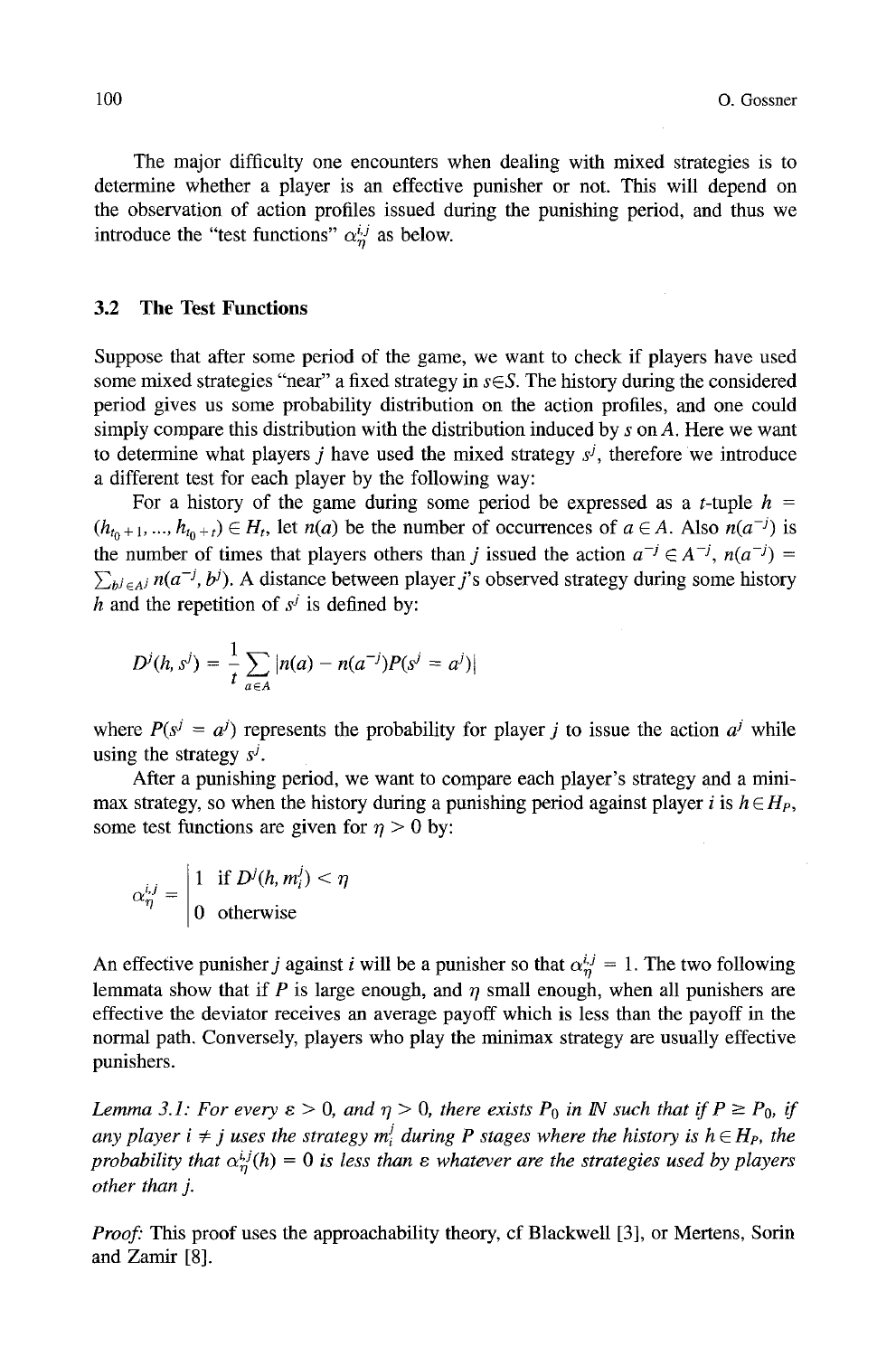For any player *j* fixed, we consider the game  $\tilde{G}$  with two players I and II, strategy sets  $A^j$  for player I and  $A^{-j}$  for player II, and vector payoff  $\tilde{g}(a)$  in  $\mathbb{R}^A$  with 1 in its component indexed by a and 0 elsewhere. For  $h = (h_1, h_2, ..., h_t) \in H_t$ ,  $\bar{x}_t = \bar{x}_t(h) =$  $\frac{1}{t} \sum_{k=1}^{t} \tilde{g}(h_k)$ .  $\bar{x}_{t,a}$  is the component of  $\bar{x}_t$  indexed by a. Note that:

$$
D^{j}(h, s^{j}) = \sum_{a \in A} |\bar{x}_{t, a} - \sum_{b^{j} \in A^{j}} \bar{x}_{t, (a^{-j}, b^{j})} P(s^{j} = a^{j})|
$$

Thus we can write  $D^j$  as a function from  $[0, 1]^A \times S^j$  to  $\mathbb R$  defined by the above formula, that we will still denote by  $D^{j}$ .

When player I uses the strategy  $m_i^j$ , the convex hull  $R(m_i^j)$  of the set of points  $\{\tilde{g}(s^{-j}, m_i^j), s^{-j} \in A^{-j}\}\$ is equal to the set of all  $\bar{x} \in [0, 1]^A$  such that  $D^j(\bar{x}, m_i^j) = 0$ . The approachability theory tells us that this set is approachable for I by using the constant strategy  $m_i^j$ . This means that for all  $\varepsilon_1 > 0$ , there exists an integer  $P_0$  such that for every strategy of player II, the probability  $P(\sup_{t\geq P_0} \delta_t \leq \varepsilon_1)$  is greater than  $1 - \varepsilon_1$ , where  $\delta_t$  is the distance between  $\bar{x}_t$  and  $R(m_t^j)$ .

In particular, since the function  $D^{j}(\cdot, m_{i}^{j})$  is continuous, for  $\varepsilon_1$  sufficiently small, the probability that  $D^j(\bar{x}_t, m_t^j) \ge \eta$  is smaller than  $\varepsilon$ .

*Lemma 3.2: For every*  $\varepsilon > 0$ *, there exists*  $\eta > 0$  *such that for every i, and every*  $h_t = (h_1, h_2, ..., h_t) \in H_t$  if for  $j \neq i$   $\alpha_n^{i,j}(h) = 1$  then:

$$
\frac{1}{t}\sum_{k=1}^t g^i(h_k) < \varepsilon
$$

*Proof:* First we reorder the players such that the player to be punished is called player *I*. Consider an history  $h = (h_1, h_2, ..., h_t)$  and  $\eta > 0$  such that for all  $j \neq I$ ,  $\alpha_n^{l,j}(h) = 1$ . Then for every  $a \in A$  and every  $j \neq I$ :

$$
\frac{1}{t}|n(a)-n(a^{-j})P(m_I^j=a^j)|<\eta
$$

In particular for every  $a = (a^1, a^2, ..., a^I) \in A$ :

$$
\frac{1}{t}|n(a)-\sum_{b^1\in A^1}n(b^1,a^2,...,a^1)P(m_i^1=a^1)|<\eta
$$

Since for every  $b^1 \in A^1$ ,

$$
\frac{1}{t} |n(b^1, a^2, ..., a^I) - \sum_{b^2 \in A^2} n(b^1, b^2, a^3, ..., a^I) P(m_I^2 = a^2)| < \eta
$$

for every a we get: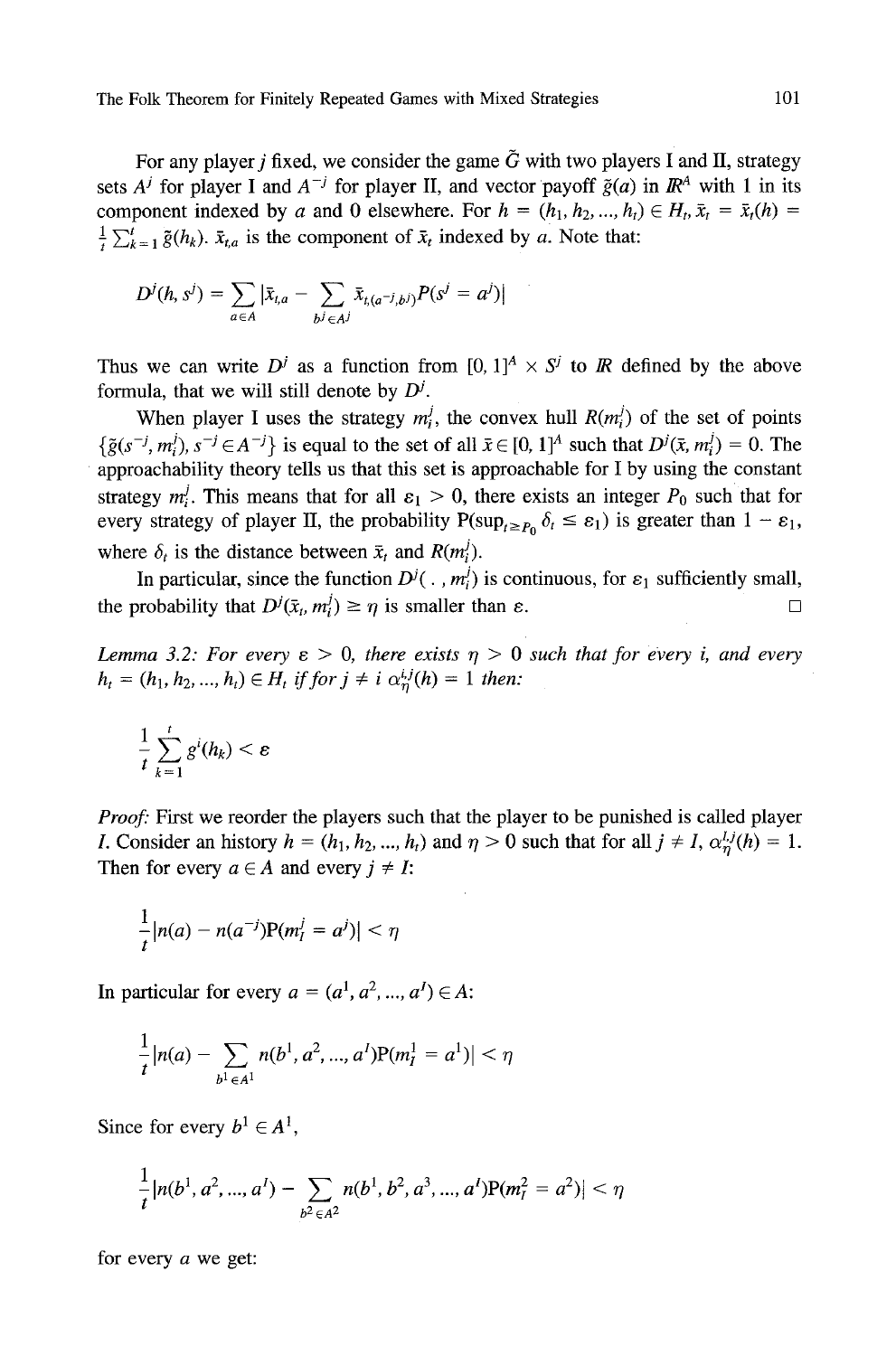102 O. Gossner

$$
\frac{1}{t}|n(a) - \sum_{(b^1, b^2) \in A^1 \times A^2} n(b^1, b^2, a^3, ..., a^1)P(m_1' = a^1)|P(m_1^2 = a^2)| < 2\eta
$$

Repeating the same procedure  $I - 1$  times leads to the formula:

$$
\forall a \in A, \frac{1}{t} |n(a) - \sum_{(b^1, b^2, \dots, b^{l-1}) \in A^{-l}} n(b^1, b^2, \dots, b^{l-1}, a^l) \prod_{j=1}^{l-1} P(m_j^j = a^j) | < (l-1)\eta
$$

If we write  $r(a^I) = \frac{1}{i} \sum_{b^{-I} \in A^{-I}} n(b^{-I}, a^I)$ , we get that  $\sum_{a^I \in A^I} r(a^I) = 1$ , so that  ${r(a<sup>I</sup>), a<sup>I</sup> \in A<sup>I</sup>}$  defines a point  $r<sup>I</sup> \in S<sup>I</sup>$  and:

$$
\frac{1}{t}\sum_{k=1}^{t}g^{I}(h_{k})=\frac{1}{t}\sum_{a\in A}n(a)g^{I}(a)\leq g^{I}(m_{I}^{-1},r^{I})+(I-1)C\eta\leq (I-1)C\eta
$$

This proves that when  $\eta$  is small enough, if all punishers are effective punishers, the payoff of player I during the punishing period is less than  $\varepsilon$ .  $\Box$ 

#### **3.3 Proof of Theorem B**

Fix  $v \in V$ ,  $\rho \ge 0$ , and  $\tilde{a} = (a_1, ..., a_l)$  such that  $v' = \frac{1}{i} \sum_{t=1}^{l} g(a_t) \gg 0$ . We will fix the parameters  $\eta$ , P and  $W_0$  such that for any  $W > W_0$ ,  $T > P$  and any selection  $\theta$  of  $\Theta^{W,\rho}$ , the following algorithm defines a terminal payoffs function  $\omega$  and strategies that are a subgame perfect equilibrium of  $G(T, \theta(REW), \omega)$ , with equilibrium path repetitions of  $\tilde{a}$ .

#### **Initialization:**

*Put*  $r_i = 0$  *for all*  $j \in I$ *, and t = 1.* NORM *(Normal path): Play*  $a_k$  *at stage t = k [mod l] until t = T, then go to* **End.** *If player i deviates from NORM at stage*  $t_0 < T - P$ *, go to P(i). If any player deviates from NORM at stage t<sub>0</sub>*  $\geq$  *T – P, go to LD.* P(i) *(Punishment of player i): Play in G during P siages then redefine*   $r_j = \alpha_n^{i,j} (h_{t_0+1}, ..., h_{t_0+P})$  for all  $j \neq i$ *and keep ri unchanged. Then go back to* NORM. LD *(Late Deviations): Redefine*  $r_i = -1$  *for all*  $j \in I$ *, play in G until*  $t = T$  *and go to End.* **End:**  *Players receive*  $\theta(r_1, ..., r_l)$  *as terminal payoff.* 

We first choose  $\eta$  fixed by Lemma 3.2 so that for every i and every P, if for all  $j \neq i \alpha_n^{i,j} (h_1, ..., h_p) = 1$  then: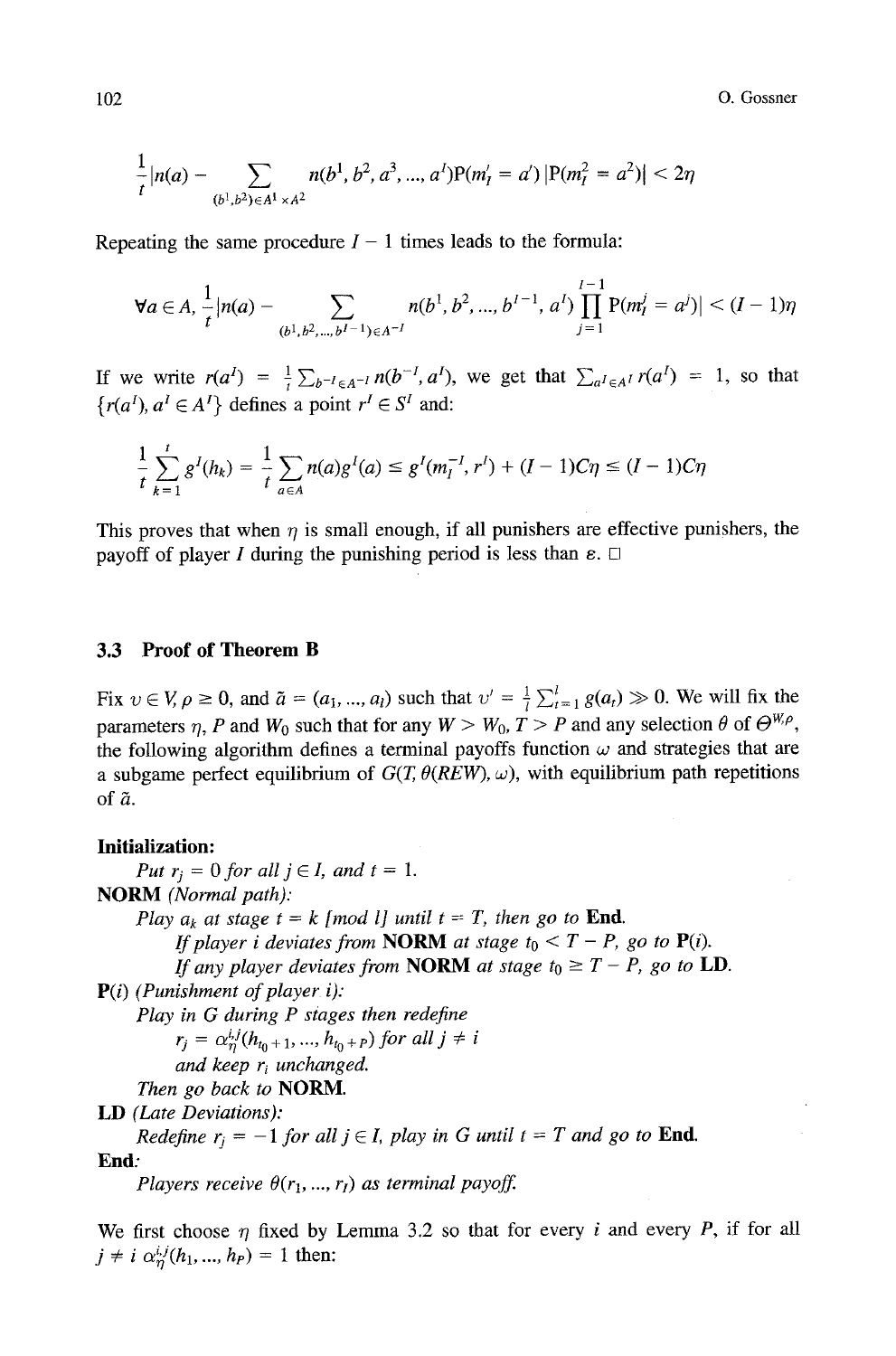$$
\frac{1}{P}\sum_{t=1}^P g^i(h_t) < \frac{\upsilon'_i}{2}
$$

Also let  $\varepsilon_1 > 0$  and  $P_1$  be so that for any  $P > P_1$ , and for each i:

$$
\frac{1}{P}(2\rho+2C)+2I\epsilon_1C<\frac{\upsilon'_i}{2}
$$

Lemma 3.1 gives for  $\eta$  and  $\varepsilon_1$  a value  $P_0$ , we now fix  $P = kl$ ,  $P > max\{P_0, P_1\}$ .

The algorithm does not define explicitly what the strategies of the players during a punishing period are, but we will prove that: if W is large enough, the strategy  $p_i^j$  of player *i* consisting of playing  $m_i^j$  repeatedly during the P stages of a punishing period of player *i* dominates any alternative strategy  $\sigma^{j}$  for which  $P(\alpha^{i,j}_{n} = 0) > 2\varepsilon_1$ .

In fact, playing a strategy that gives  $P(\alpha_n^{i,j} = 0) > 2\varepsilon_1$  leads to a maximum expected payoff which is the sum of:

- *PC* during the punishing period.
- Some payoff, call it  $U^j$ , during the intermediate period between the end of the punishing period and the last stage of the game.
- The terminal payoff is at most  $W + \rho$  if  $\alpha_n^{i,j} = 1$ , and at most of  $\rho$  if  $\alpha_n^{i,j} = 0$ , thus the expected terminal payoff is less than  $(1 - 2\varepsilon_1)W + \rho$ .

Whereas using the strategy  $p_i^j$  gives as minimum expected payoff the sum of:

- *-PC* during the punishing period.
- The same payoff  $U^j$  during the intermediate period.
- As above, we see that the expected terminal payoff is greater than  $(1 \varepsilon)W \rho$ .

Therefore the only condition that is needed is  $W > W_0$  with:

$$
W_0 \geq \frac{2CP + 2\rho}{\varepsilon_1}
$$

We now check that for such a  $P$ ,  $\varepsilon_1$ ,  $\eta$ , and W no player has incentive to deviate from **NORM** at stage  $t_0 \leq T - P$ .

A player who deviates from **NORM** at stage  $t_0 \leq T - P$  can expect as payoff no more than the sum of:

- C maximal payoff during the stage of the deviation.
- During the punishing period, the payoff is  $\sum_{t=0}^{p} g^{i}(h_{t_0+t}) < P^{\frac{U'}{2}}_{\frac{1}{2}}$  if all punishers are effective punishers, which has a probability greater than  $1 - 2I\varepsilon_1$  to occur, and if not the payoff during this period is less than *2CP.* Therefore a upper bound of the expected payoff is  $2I\varepsilon_1 CP + \frac{v'_i}{2}P$ .
- Some payoff  $U^i$  during the intermediate period.
- The terminal payoff can raise from some  $w_i$  up to a maximum of  $w_i + 2\rho$  due to a change of the parameter r.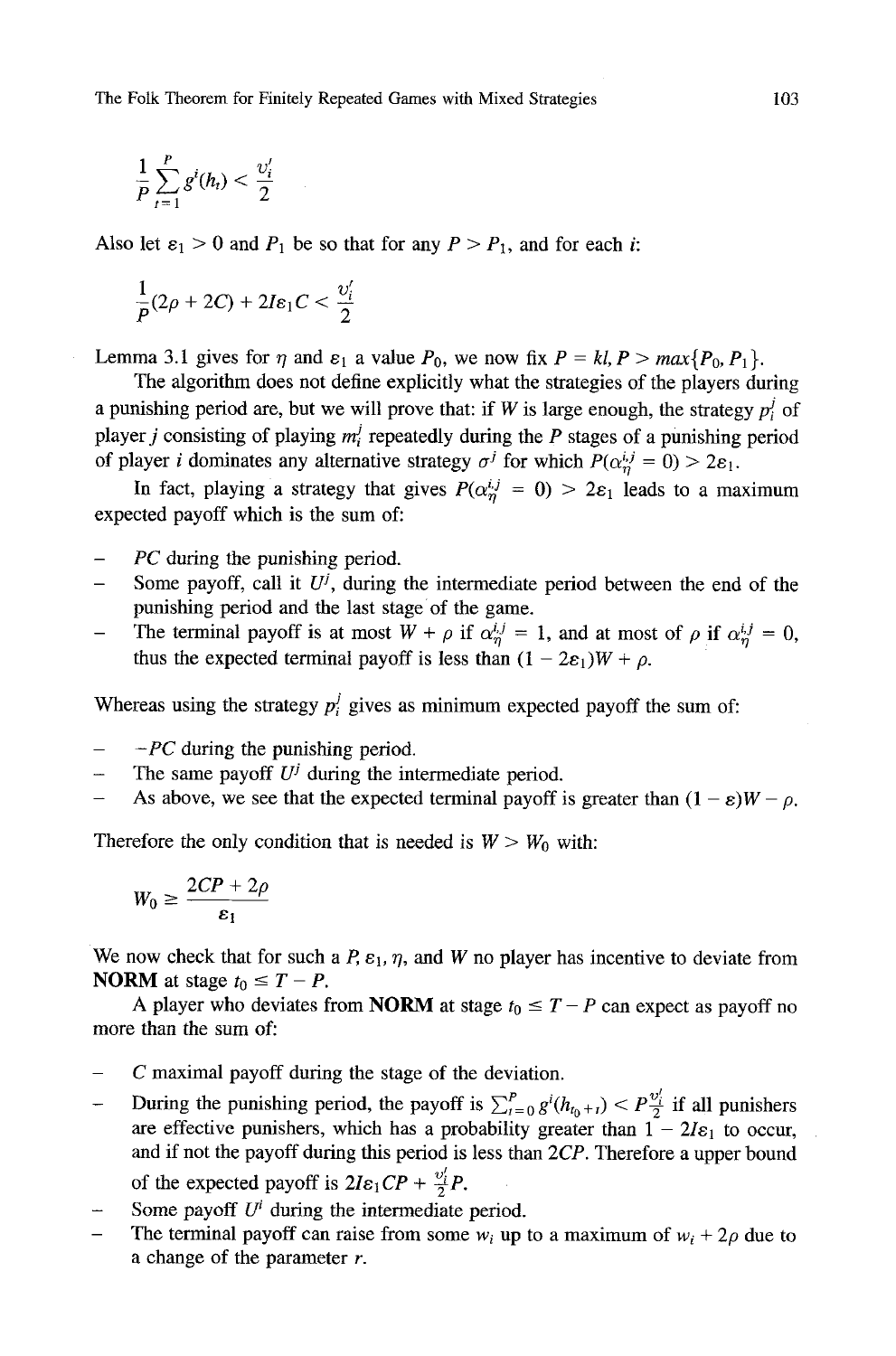By following the path **NORM** player  $i$  would receive:

- At least  $-C$  at stage  $t_0$ .
- *Pv;* during the punishing period.
- $U^i$  during the intermediate period.
- $w_i$  as terminal payoff.

Thus we need only to check that the following condition is satisfied:

$$
C + 2I\varepsilon_1 PC + \frac{v'_i}{2}P + 2\rho \le -C + v'_iP
$$

The validity of the inequation above is a consequence of the definition of  $\varepsilon_1$  and P.

To prevent any late deviation, i.e. a deviation occurring at a stage  $t \geq T - P$ , we assign to  $W_0$  a value that is greater than  $2PC + 2\rho$ . For these values of the parameters, the algorithm above defines a subgame perfect equilibrium of  $G(T, \theta(REW))$  with as equilibrium path repeated cycles of  $\tilde{a}$ .

Thus we proved so far that the theorem holds for any  $v \in \bigcup_{l} g(lA) \cap I\!\!R_{++}^l$ , and hence for any fixed  $v \in V$ . Now, see that for any  $\rho \ge 0$  and  $\varepsilon > 0$ , since V is compact, it is included in a finite union of balls  $\bigcup_{k\in K} \mathcal{B}(u_k, \frac{\varepsilon}{2}), u_k \in V$ . We just pointed out that for every  $k \in K$ , there exist  $W_k$  and  $T_k$  such that for  $T > T_k$ , and  $W >$  $W_k, \mathcal{B}(u_k, \frac{\varepsilon}{2}) \cap E(T, \theta(REW)) \neq \emptyset$  for any selection  $\theta$  of  $\Theta^{W,\rho}$ . It is easy to check that if  $\theta$  is a selection of  $\Theta^{W,\rho}$  with  $W \ge \max_k W_k$  and if  $T \ge \max_k T_k$ , for any  $v \in V$   $\mathcal{B}(v, \varepsilon) \cap E(T, \theta(REW)) \neq \emptyset$ .

This completes the proof of Theorem B.  $\Box$ 

### **4 Proof of the Main Theorem**

To prove Theorem A for a fixed game  $G$ , we first prove the existence of some  $T_1$  such that co( $E(T_1)$ ) has dimension I (Lemma 4.1). Using this, we show how to construct  $T_2$ and payoffs in  $T_2E(T_2)$  that define a selection  $\theta$  of  $\Theta^{W,\rho}$  as in Theorem B (Lemma 4.2). Theorem A then appears as a consequence of the fact that the repeated game  $G(T+T_2)$ can be viewed as the repeated game with terminal payoffs  $\frac{T}{T+T_2} G(T, T_2 E(T_2))$ , where the factor  $\frac{T}{T+T_2}$  is a renormalization factor due to different averaging of payoffs in  $G(T + T_2)$  and in  $G(T, T_2E(T_2))$ .

*Lemma 4.1: Under hypothesis (i) and (ii), there exists*  $T_1 \in \mathbb{N}$  such that

 $dim(coE(T_1)) = I$ 

*Proof:* Let  $(A_0, A_1, ..., A_l)$  be  $I+1$  action profiles of G so that  $\dim(\text{co}\{g(A_i), i \in I\}) = I$ , and consider the strategies defined for  $j \in I$  by:

- Play  $A_j$ , then P times  $e^1$ , then P times  $e^2$ , ..., then P times  $e^1$ .
- **-** If player *i* deviates at stage 1, play *P* times  $f^i$  instead of  $e^i$  later.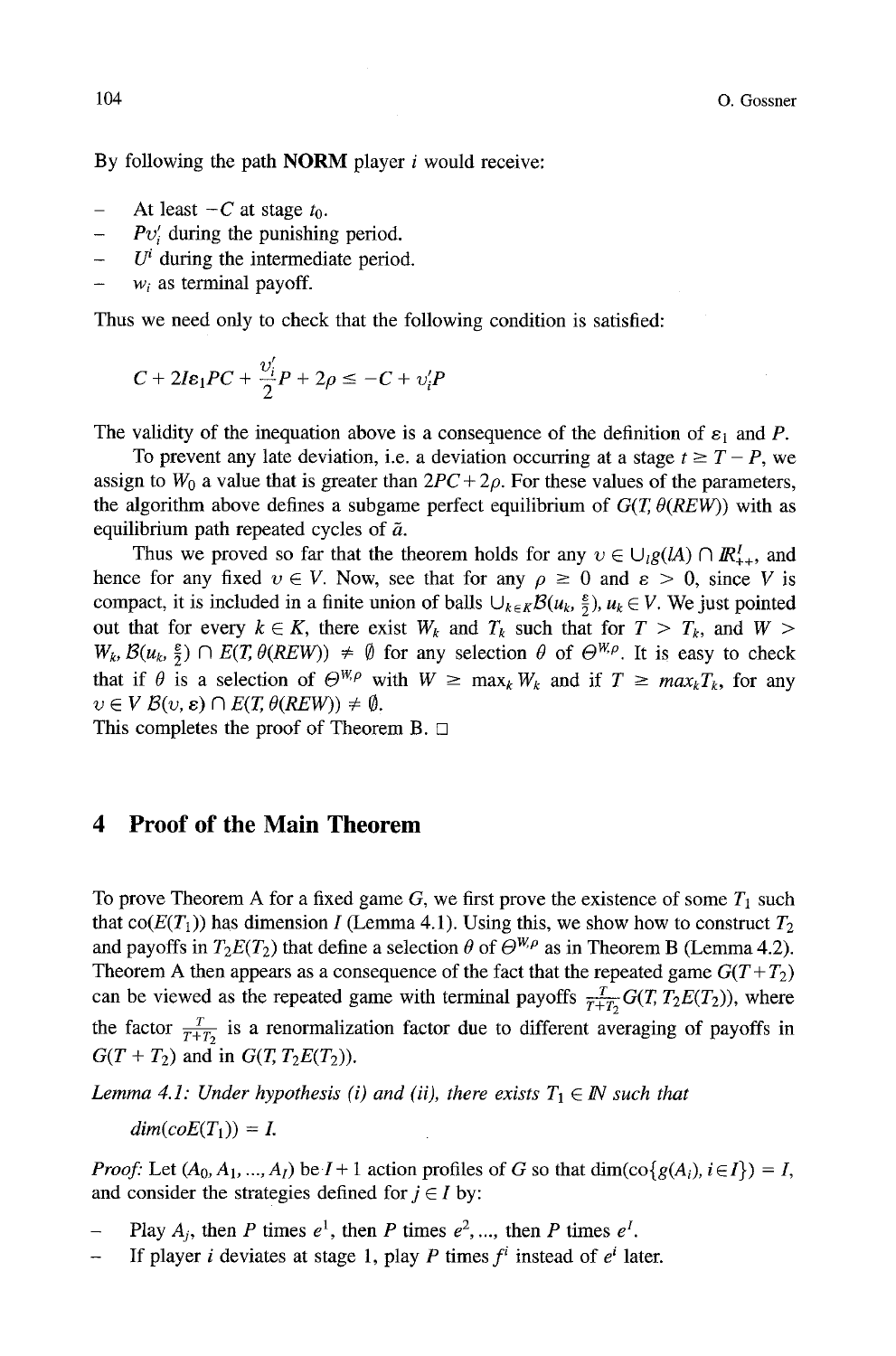These strategies define a subgame perfect equilibrium of  $G(IP + 1)$  when P is large enough, since the gain from deviating at first stage is compensated for by the loss due to the repetition of "bad" equilibria later.

Therefore for every k,  $\frac{P}{IP+1} \sum_{i=1}^{I} g(e^i) + \frac{1}{IP+1} g(A_k) \in E(IP + 1)$ , thus dim(co  $E(IP + 1)$ )  $=1.$ 

*Lemma 4.2: Under hypothesis (i) and (ii):* 

 $\exists \rho_0 \geq 0, \forall W \in \mathbb{R}, \exists T_2 \in \mathbb{N}, \exists U \in \mathbb{R}^T$ 

$$
\forall r \in \text{REW}, \exists \theta(r) \in T_2 E(T_2), \theta(r) - U \in \mathcal{B}(Wr, \rho_0)
$$

*Proof:* Let  $T_1$  be given by Lemma 4.2, and  $(U_0, U_1, ..., U_l) \in E(T_1)^{I+1}$  be such that dim(co  $(U_1 - U_0, ..., U_l - U_0) = I$ , and let  $V_i = U_i - U_0$ , so  $(V_i)_{i \in I}$  is a basis of  $\mathbb{R}^l$ , and put  $\rho_0 = \sum_{i=1}^I ||V_i||$ .

For every  $W \in \mathbb{R}$  and every  $r \in REW$ , there exist integer numbers  $(\alpha_1(r), ..., \alpha_l(r))$ such that:

$$
\|\sum_{i=1}^l \alpha_i(r)V_i - Wr\| < \rho_0
$$

In fact every ball of radius  $\rho_0$  contains at least one point of the lattice of  $\mathbb{R}^1$  generated by  $\{V_1, V_2, ..., V_l\}$ . Put  $\alpha^0 = \inf_{i \in \mathcal{C}} \alpha_i(r)$ , and  $\beta_i(r) = \alpha_i(r) - \alpha_0$ , therefore we have:

$$
\forall r \in REW \parallel \sum_{i=1}^{I} \beta_i(r) V_i - (Wr - \alpha^0 \sum_{i=1}^{I} V_i) \parallel < \rho_0
$$

and let be  $\gamma = \sup_{r} \sum_i \beta_i(r)$ . For every  $r \in REW$ ,

$$
\|\sum_{i=1}^I \beta_i(r)U_i + (\gamma - \sum_{i=1}^I \beta_i(r))U_0 - (Wr + \gamma U_0 - \alpha^0 \sum_{i=1}^I V_i)\| < \rho_0
$$

Note that, if for  $i \in \{1, 2\}$ ,  $\sigma_i$  is a subgame perfect equilibrium of  $G(t_i)$  with total vector payoff  $z_i$ , then the strategies ( $\sigma_1$ ,  $\sigma_2$ ) consisting of following  $\sigma_1$  then  $\sigma_2$  define a subgame equilibrium of  $G(t_1 + t_2)$  with total vector payoff  $z_1 + z_2$ . Hence for every r in *REW*,  $\sum_i \beta_i(r)U_i + (\gamma - \sum_i \beta_i(r))U_0$  is in  $\gamma T_1 E(\gamma T_1)$ . This proves Lemma 4.2 with  $T_2 = \gamma T_1, \theta(r) = \sum_i \beta_i(r)U_i + (\gamma - \sum_i \beta_i(r))U_0$  and  $U = \gamma U_0 - \alpha^0 \sum_i V_i$ .

*Proof of Theorem A:* Let  $\rho_0 \ge 0$  be fixed by Lemma 4.2. For all  $\varepsilon > 0$ , let  $W_0$  be given by Theorem B for  $\rho_0$  and  $\frac{\varepsilon}{2}(F \cap \mathbb{R}^l_{++})$  is nonempty from assumption (i)), then choose U and  $T_2$  that fit Lemma 4.2 for  $W_0$ .

Lemma 4.2 shows the existence of elements  $\theta(r) \in T_2E(T_2)$  that define a selection  $\theta$  of  $\Theta^{W_0,\rho_0} + U$ . Since any translation of vector U of the terminal payoffs has no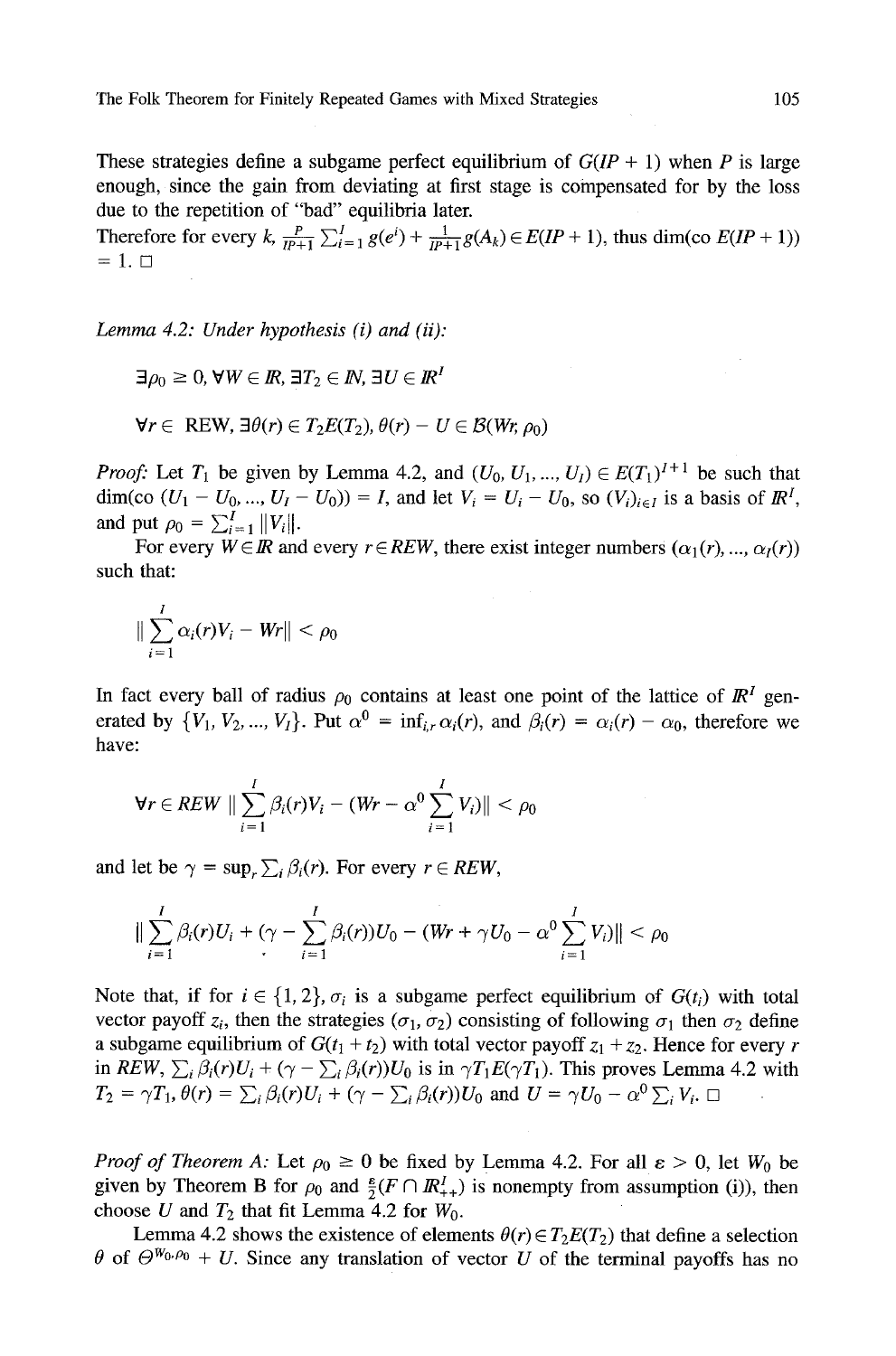effect on the strategies of the players, from Theorem B we get the existence of  $T_0$ such that:

$$
\forall T > T_0, \forall v \in V, \mathcal{B}(v, \frac{\varepsilon}{2}) \cap E(T, \theta(REW)) \neq \emptyset
$$

Therefore

$$
\forall T > T_0, \forall v \in V, \mathcal{B}(v, \frac{\varepsilon}{2}) \cap E(T, T_2E(T_2)) \neq \emptyset
$$

Every subgame perfect equilibrium of  $G(T, T_2E(T_2))$  extends to a subgame perfect equilibrium of  $G(T + T_2)$ , moreover for every  $T > 0$ ,  $E(T + T_2) = \frac{T}{T + T_2}E(T, T_2E(T_2))$ . Since  $T_2$  is constant and T goes to infinity, this implies the existence of  $\overline{T}$  such that:

$$
\forall T > \overline{T}, \forall \upsilon \in V, \mathcal{B}(\upsilon, \varepsilon) \cap E(T + T_2) \neq \emptyset
$$

which completes the proof of Theorem A.  $\Box$ 

### **5 Conclusion and Possible Extensions**

Thus we proved a Folk Theorem in mixed strategies for finitely repeated games. In this theorem, the limit set of average equilibrium vector payoffs is V. We already noticed that  $E(T)$  and  $E^*(T)$  are always included in V. Therefore Theorem A gives a full characterization of  $\lim_{T\to\infty} E(T)$  when (i) and (ii) hold. Theorem A may fail without the assumption (i) that implies the existence of at least two Nash equilibria of G, as the counterexample of the prisoner's dilemma shows. We also know that Theorem 1 fails without the "Full Dimensionality" assumption (ii) by an example given by Benoît and Krishna ([2], example 3.2). The method used to prove Theorem A might be extended to other classes of games, like games with signals, and can be used to prove a Folk Theorem in mixed strategies for Overlapping Generations Games [6].

#### **References**

- [1] Aumann RJ, Shapley LS (1976) Long-term competition A game theoretic analysis, preprint
- [2] Benoît JP, Krishna V (1985) Finitely repeated games. Econometrica 53:905-922
- [3l Blackwell D (1956) An analog of the minimax theorem for vector payoffs. Pacific Journal of Mathematics  $6:1-8$
- [4] Fudenberg D, Maskin E (1986) The folk theorem in repeated games with discounting and with incomplete information. Econometrica 54 : 533-554